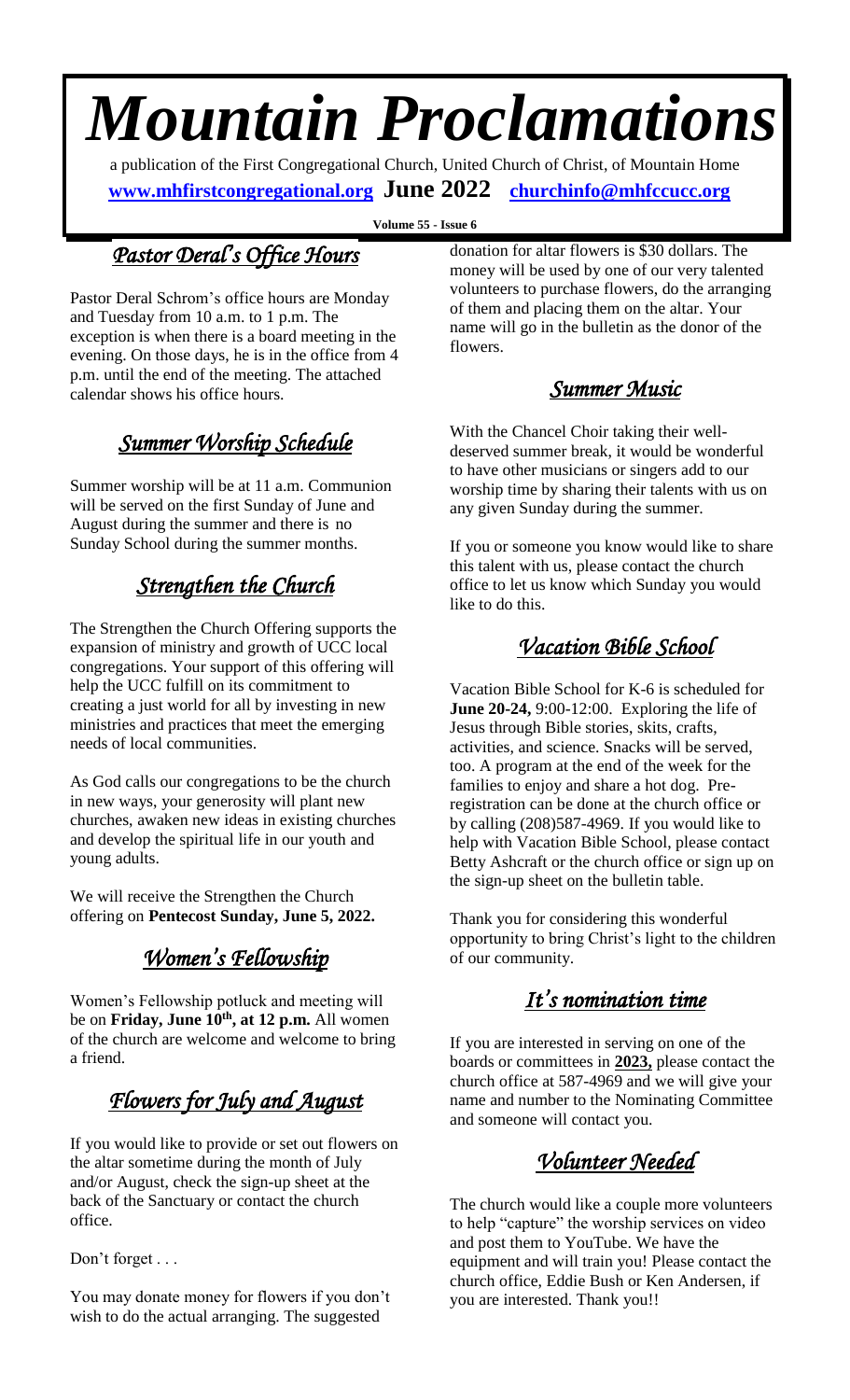### *Reminder!*

The July and August editions of the *Mountain Proclamations* come out as one edition.

If you have any information, articles, or Special Angels to be included in the **August** edition as well as the July one, please make sure that it is into the office by 1 p.m. Thursday, June 16<sup>th</sup>.

### *Congratulations*

*Angelina Pearsall High School Graduation* 

*Patricia Urbick Master's in Psychology of Leadership Penn State University* 

*Chris Rowl Master's in Business Administration University of Massachusetts* 

#### *From the Pearsalls*

"Dear Church Family,

Thank you for all the cards, I have been meaning to reply but time got away from me. You are always on our minds, we talk about our memories with the girls and new friends here.

The last couple of years have been unreal, but we have made it through faith in God. The Girls have changed and grown so much. Angel has had a job last summer and plans on going to trade school next year – or school year I mean. Zoey will be a senior this next school year as well, and plans are still up in the air as to where she will go to college. (We will move again next year – don't know where yet.) Sammy will be a freshman and has proven she's quite the artist!

We hope and pray you all have made it through these last two years well and in good health.

♥ Rose Pearsall"

#### *Thank you*

#### *From the Card Elves*

It has been over two years since we started sending out cards. Our first cards were sent out during the beginning of the pandemic as a "you are not forgotten." Since that time, we have sent birthday and anniversary cards to those listed in the Proclamation as well as those listed in concerns and celebrations. We again want to thank all who have donated cards to us to share. A special thank you to Vicki Armstrong for her card creations and for sharing them with us. You all are indeed blessings to this church family. *The Card Elves*

#### *Women's Fellowship*

Thank you, Women's Fellowship, for providing lunch for Rev. Tyler Connoley and the Church Council members on Sunday, April 24<sup>th</sup>. It was a true blessing to be fed literally and spiritually.

#### *Women's Fellowship Rummage Sale 2022*

Many thanks to the following people who helped raise \$2500 in our recent rummage sale: Sherry Bush, Nadine Roberts, Linda Ramsey, Betty Ashcraft, Heidi Harris, Judy Case, Mary Ann Hamilton, Rose Ann Tagg, Polly Sanders, Alice Keas, Gail Banner, Joyce Allgood, Wendy Franklin, Everett Franklin, Doreen Solum, Linda Miller, Mollie Marsh, Kaye Eilebrecht, Frankie Guerre, Barrie Eskridge, Kelline Collett, Vickie Armstrong, Grace Townsend and Ruby. And nothing would have been accomplished without the help of our wonderful men…Eddie Bush, Lee Wright, Lars Hansen, Phil Miller and Frank Marsh.

My Mother always said, "Many hands make light work"! We had many hands and it was still hard work!

*Thank you! Nancy Sobien*

#### *Acolytes for the 2021/2022 Sunday School Season*

Thank you to Devin and Heather Osgood and Hunter Dillenbeck for opening and closing our worship services with the lighting of the candles for the 2021/2022 season. If any names are missing from this list, please know that your participation is much appreciated.

#### *Blanket Offering*

The donations from the church family on Sunday, May 8<sup>th</sup> for the Blanket Offering will provide over 46 people in crisis with a blanket to wrap up in or build a shelter with. Thank you so much for your donations of \$465.00. Nicely done.

#### *Lee Wright*

Thank you to Lee Wright for providing the carnations that were given out on Mother's Day, May 8<sup>th</sup>. Your thoughtfulness is much appreciated by many!

#### *Keith Narey*

Thank you to Keith Narey for the donation of Mother's Day cards given to the congregation on Mother's Day. Your thoughtfulness was so appreciated!

#### *To Jennifer Dillenbeck and Mike Keas*

From the vocal and bell choir members, many, many thanks to Jennifer Dillenbeck and Mike Keas for all their hard work and many hours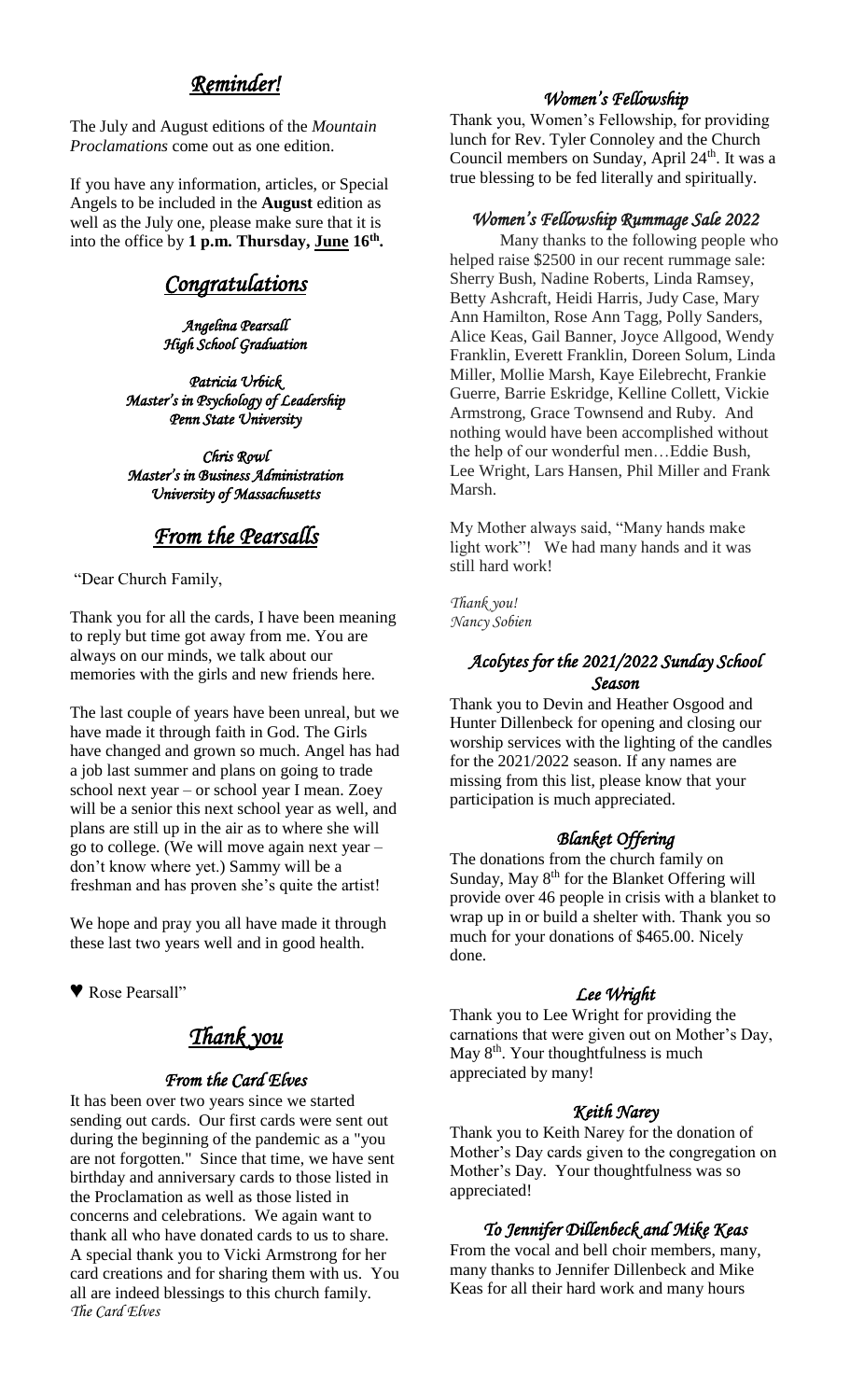preparing us for our anthems! We really appreciate all that they do for us!

#### *To the Choir members and Accompanist*

Thank you from a grateful church to all the choir members of both the Choir and the Bell Choir and those who accompanied them for your dedication and adventurous attitude for a year of wonderful music to the glory of God.

And this would not have been possible without the tireless efforts of Choir Director, Jennifer Dillenbeck and Bell Choir Director, Mike Keas. Your creative energies and talents inspired wonderful music for all.

#### *Linda Ramsey and Lee Wright*

Thank you, Lee and Linda, for tending to the Rose Garden – cleaning it up after winter, pruning and feeding, replacing roses when needed, and all the other things that roses require to return your efforts with a beautiful display of blossoms. Your work is appreciated by all who walk by this garden.

#### *To The Bell Choir*

I would like to thank everyone that has played in the Bell Choir this past year. It has been through your hard work and effort that allowed us to have an outstanding year. I have seen wonderful growth in many of our ringers. We will take a break for the summer with the full 3 octave Choir, but will perform several 4 handbell ringer pieces over the next few months. Then we will ring in the Fall with full gusto. And of course, if there are any folks out there that would like to learn how to play bells, you are more than welcome to contact me.

*Mike Keas Handbell Director*

#### *From Jennifer Dillenbeck*

Thank you to all that provided uplifting music over this past year. We have seen some beautiful growth within our choir.

So for my announcement: I have made the decision to step down from the choir director position. I want to extend gratitude to all the members of the vocal Choir for sharing your beautiful voices and stepping outside your comfort zone to try out my wild ideas, especially this last year; to Lori and Dorraine for your wonderful accompaniment and patience with my last minute changes; to Doreen for willingness to help us out in a pinch; and to Mike for filling in when I had to be out. It takes all of us working together to make beautiful music. It has been a wonderful blessing to work with all of you.

### *Going away for the Summer?*

Stay in touch through the church website, [www.mhfirstcongregational.org](http://www.mhfirstcongregational.org/) and our YouTube channel [https://www.youtube.com/channel/UC4te-AbJS-](https://www.youtube.com/channel/UC4te-AbJS-_hGeUS6c1cmVA/) [\\_hGeUS6c1cmVA/](https://www.youtube.com/channel/UC4te-AbJS-_hGeUS6c1cmVA/)

Also, please remember that expenses do continue throughout the summer. If you are going to be away for the summer and you don't want your pledge offering to fall behind, you can mail it directly to the office at:

> First Congregational Church, UCC ATTN: Frank Marsh P. O. Box 659 Mountain Home, ID 83647

### *Pilgrim Cove Camp Manager*

I would like to take a minute to remind everyone about summer camp this summer. We are providing camp for 3rd through 12th graders this summer from July 10th-15th. There are a couple of important items I want to lift up. First, we need people to sign up for camp so we know approximately how many participants we are going to have at camp, the sooner the better for planning. Secondly, we need volunteer leaders and counselors to make camp possible, without your help, camp will not be possible. If you have any questions or would like to volunteer, please let me know as soon as possible. I have also attached the registration form and brochure to this email for your use, they are also available on our website. If you need any assistance or have questions, please let me know.

Thank You, Jeremy **Jeremy N Force Manager - Pilgrim Cove Camp 208-634-5555 [www.pilgrimcovecamp.org](http://www.pilgrimcovecamp.org/)**

### *Pilgrim Cove Women's Retreat*

Women's Retreat at Pilgrim Cove Camp is August 9 through 11. Cost is \$90 for food and lodging. For more information about all that's going to be happening, pick up a flyer from the bulletin table or contact Fay Morgan at

or Carol Stirling at

*Directory Update* 

Jay and Jean Leonard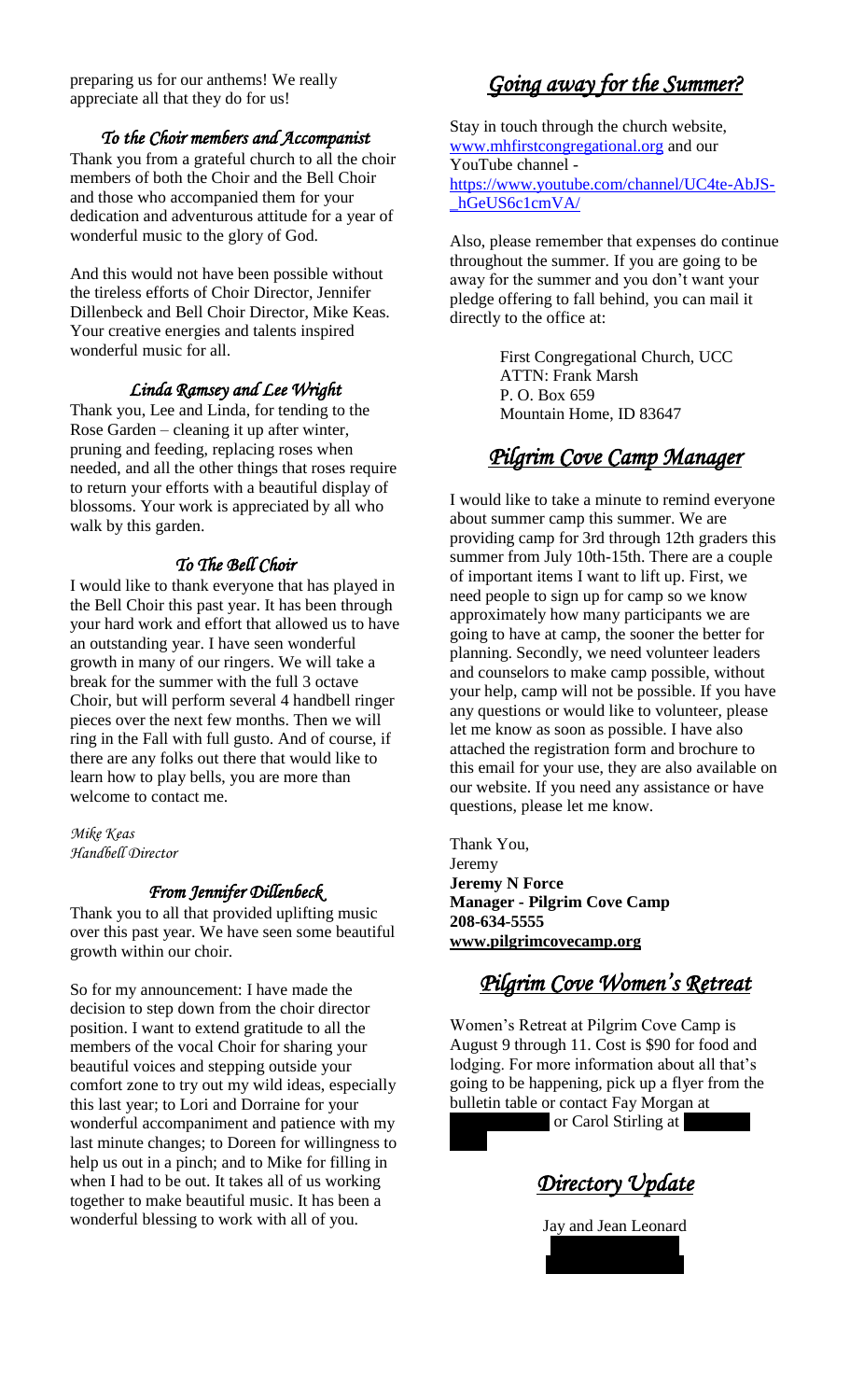### *Our Condolences*

*Joe and Mildred McNeal on the loss of his sister, Cleo Robinson* 

### *In Loving Memory*

*Harold C. Henderson January 18, 1929 – May 23, 2022* 

### *June Birthdays*

| 2 – Eliot VanAntwerp                     | 19- Dustin Paille          |
|------------------------------------------|----------------------------|
| 3 – Wade Baumgardner 20 – Victory Gaffin |                            |
| 5 – Elaine McCalley                      | 22 - Nancy Sobien          |
| 5 – Dan Mori                             | 24 – Anita Christianson    |
| 9 – Leon Gaub                            | $27 -$ Katherine Singleton |
| $11$ – Sherry Bush                       | 28 - Diana Hooley          |
| 14 - Mimi Carlton                        | 28 – Polly Sanders         |
| 19 – Gail Banner                         | $29 - Richard Broemeling$  |
|                                          |                            |

### *June Anniversaries*

- 23 Nick and Jennifer Dillenbeck
- 25 Judy and Carl Case
- 29 Heidi and Allen Harris

### *Special Angels for June*

#### **LITURGISTS** (Sue Stanek)

- 5 Kevin Osgood
- 12 Gail Banner
- 19 Mollie Marsh
- 26 Betty Ashcraft

#### **FELLOWSHIP HOUR** (Sign-up sheet)

- 5 Gail Banner
- 12 Kay Eilebrecht
- 19 Nancy Sobien
- $26 -$

#### **FLOWERS** (Sign-up Sheet)

- 5 Judy Case
- 12 Ann and Curtis Carlin
- 19 Linda Ramsey
- 26 Barb Fogleman

**USHERS** (Lee Wright/Curtis Carlin)

**PARAMENTS** (Allen and Heidi Harris)

#### **COMMUNION** – Curtis Carlin

### *A Note from Pastor Deral*

Garren and I are excited to join with you in ministry here at First Congregational, Mountain Home! It was good, this past Sunday to begin to put names and faces together. We're looking forward to serving our Lord with you all. I am planning on being in the office on Mondays and Tuesdays, generally 10 a.m. to 1 p.m., so feel free to let me know if you'd like to come by and get acquainted. My cell phone number is so if a Colorado number comes up, it might be me.

Just a brief bit about who we are:

I grew up in Grangeville, about 200 miles north of Boise. Garren was raised in Coquille, Oregon. We met at Northwest Christian College in Eugene, Oregon. We'll be celebrating our  $50<sup>th</sup>$ wedding anniversary this coming September 3. Time passes quickly! And yes, our friends are fond of saying about all our time together "Garren must be a hardy woman!" She's that, and the love of my Life! We have two children – Andy and Mandy. Andy is in Heaven; and Mandy; husband Isaac; grandchildren Kale and Holly are all in Meridian, only about a mile from us. Our other grandson, Andy's son Tristan, is out on his own and works in Wichita, Kansas.

Over the years we have served churches in Montana, Texas, Colorado, and Idaho. We were at Polson Christian Church, Polson, Montana for two years between college and seminary. During my three years in seminary at Brite Divinity, TCU, in Fort Worth, I was also the pastor at First Christian Church, Anna, Texas. Following graduation, we were called to South Suburban Christian Church, Littleton, Colorado, where I pastored for 38 years. Retirement brought us to Idaho. Gary Smith and I co-pastored in an interim position at Parkview Christian in Meridian. Since then, I have worked part-time at Lifeway Christian Books until they closed, and now as a driver for InterMountain Machining Supply, three days a week.

Serving the Lord is a precious thing. Someone has said that pastoring can be as exhilarating as hang gliding, or as burdensome as rolling the same stone up the mountain as Sisyphus did in Greek mythology! But – when we are serving with the understanding that, in the words of Warren Wiersbe, "ministry takes place when divine resources meet human needs through loving channels to the glory of God", then working together in the Lord's Church becomes, not a duty, but a delight.

Garren and I look forward to our time together here with you! We're privileged to be part of the greatest work on earth. It's Kingdom work! It's the Lord's work! We're partners in  $it - all$  of us together! And by His goodness and power, we'll continue to move forward for His glory!

*Pastor Deral*